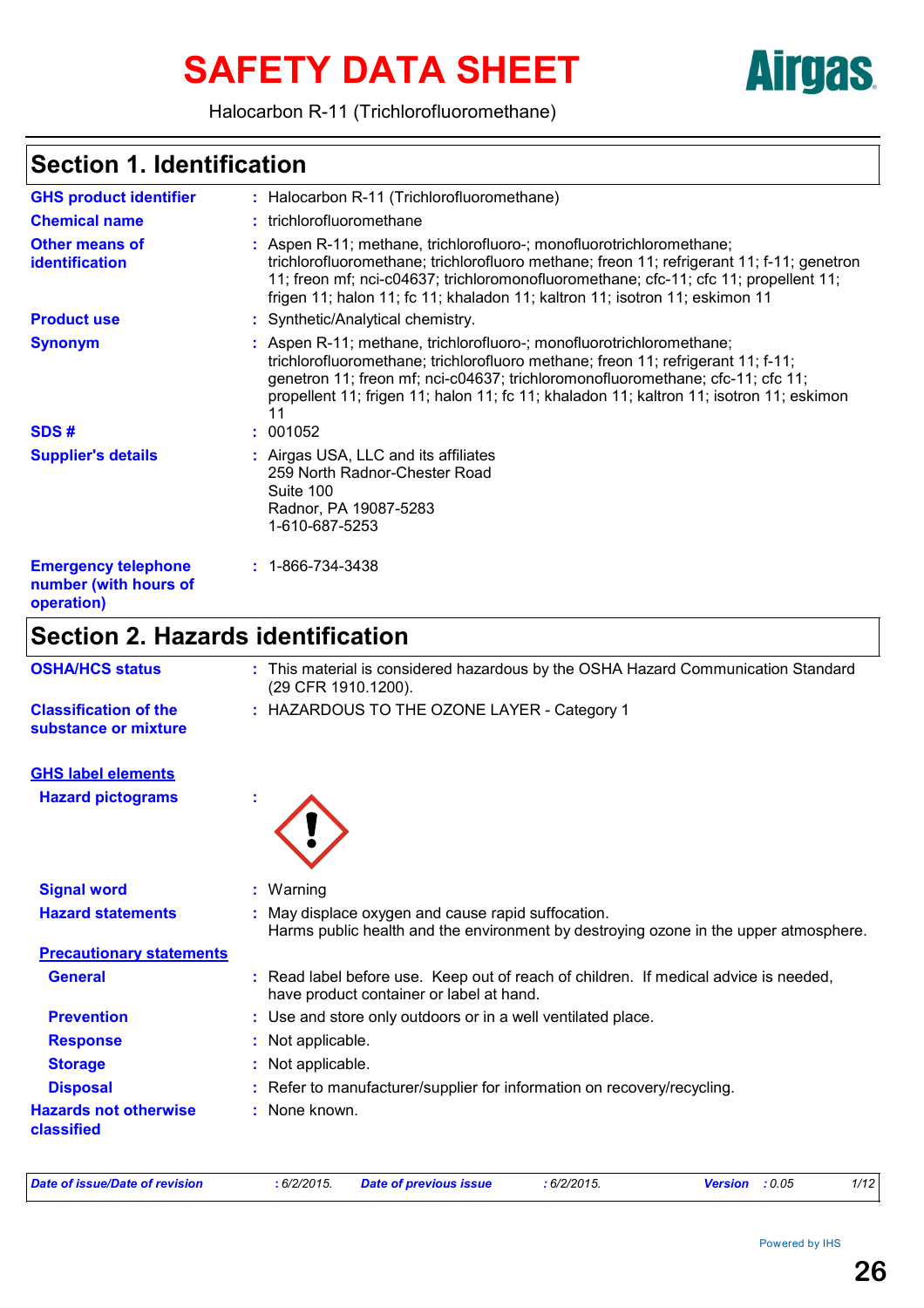### **Section 3. Composition/information on ingredients**

| <b>Substance/mixture</b>                       | : Substance                                                                                                                                                                                                                                                                                                                              |
|------------------------------------------------|------------------------------------------------------------------------------------------------------------------------------------------------------------------------------------------------------------------------------------------------------------------------------------------------------------------------------------------|
| <b>Chemical name</b>                           | : trichlorofluoromethane                                                                                                                                                                                                                                                                                                                 |
| <b>Other means of</b><br><b>identification</b> | : Aspen R-11; methane, trichlorofluoro-; monofluorotrichloromethane;<br>trichlorofluoromethane; trichlorofluoro methane; freon 11; refrigerant 11; f-11; genetron<br>11; freon mf; nci-c04637; trichloromonofluoromethane; cfc-11; cfc 11; propellent 11;<br>frigen 11; halon 11; fc 11; khaladon 11; kaltron 11; isotron 11; eskimon 11 |
| CAS numhar/other identifiers                   |                                                                                                                                                                                                                                                                                                                                          |

#### <u>S number/other identifiers </u>

| <b>CAS number</b>         | $: 75-69-4$ |               |                   |
|---------------------------|-------------|---------------|-------------------|
| <b>Product code</b>       | : 001052    |               |                   |
| Ingredient name           |             | $\frac{9}{6}$ | <b>CAS number</b> |
| Methane, trichlorofluoro- |             | 100           | 75-69-4           |

**There are no additional ingredients present which, within the current knowledge of the supplier and in the concentrations applicable, are classified as hazardous to health or the environment and hence require reporting in this section.**

**Occupational exposure limits, if available, are listed in Section 8.**

### **Section 4. First aid measures**

### **Description of necessary first aid measures**

| <b>Eye contact</b>                                 | : Immediately flush eyes with plenty of water, occasionally lifting the upper and lower<br>eyelids. Check for and remove any contact lenses. Continue to rinse for at least 10<br>minutes. Get medical attention if irritation occurs.                                                                                                                                                                                                                                                                                                                                                                                                                                                                                                                                                                                    |
|----------------------------------------------------|---------------------------------------------------------------------------------------------------------------------------------------------------------------------------------------------------------------------------------------------------------------------------------------------------------------------------------------------------------------------------------------------------------------------------------------------------------------------------------------------------------------------------------------------------------------------------------------------------------------------------------------------------------------------------------------------------------------------------------------------------------------------------------------------------------------------------|
| <b>Inhalation</b>                                  | : Remove victim to fresh air and keep at rest in a position comfortable for breathing. If<br>not breathing, if breathing is irregular or if respiratory arrest occurs, provide artificial<br>respiration or oxygen by trained personnel. It may be dangerous to the person providing<br>aid to give mouth-to-mouth resuscitation. Get medical attention if adverse health effects<br>persist or are severe. If unconscious, place in recovery position and get medical<br>attention immediately. Maintain an open airway. Loosen tight clothing such as a collar,<br>tie, belt or waistband. In case of inhalation of decomposition products in a fire,<br>symptoms may be delayed. The exposed person may need to be kept under medical<br>surveillance for 48 hours.                                                    |
| <b>Skin contact</b>                                | : Flush contaminated skin with plenty of water. Remove contaminated clothing and<br>shoes. Get medical attention if symptoms occur. Wash clothing before reuse. Clean<br>shoes thoroughly before reuse.                                                                                                                                                                                                                                                                                                                                                                                                                                                                                                                                                                                                                   |
| <b>Ingestion</b>                                   | : Wash out mouth with water. Remove dentures if any. Remove victim to fresh air and<br>keep at rest in a position comfortable for breathing. If material has been swallowed and<br>the exposed person is conscious, give small quantities of water to drink. Stop if the<br>exposed person feels sick as vomiting may be dangerous. Do not induce vomiting<br>unless directed to do so by medical personnel. If vomiting occurs, the head should be<br>kept low so that vomit does not enter the lungs. Get medical attention if adverse health<br>effects persist or are severe. Never give anything by mouth to an unconscious person.<br>If unconscious, place in recovery position and get medical attention immediately.<br>Maintain an open airway. Loosen tight clothing such as a collar, tie, belt or waistband. |
| Most important symptoms/effects, acute and delayed |                                                                                                                                                                                                                                                                                                                                                                                                                                                                                                                                                                                                                                                                                                                                                                                                                           |

| <b>Potential acute health effects</b> |             |                                                     |            |                                                                                   |      |
|---------------------------------------|-------------|-----------------------------------------------------|------------|-----------------------------------------------------------------------------------|------|
| <b>Eye contact</b>                    |             | : No known significant effects or critical hazards. |            |                                                                                   |      |
| <b>Inhalation</b>                     |             | be delayed following exposure.                      |            | Exposure to decomposition products may cause a health hazard. Serious effects may |      |
| <b>Skin contact</b>                   |             | : No known significant effects or critical hazards. |            |                                                                                   |      |
| Date of issue/Date of revision        | : 6/2/2015. | <b>Date of previous issue</b>                       | :6/2/2015. | <b>Version</b> : $0.05$                                                           | 2/12 |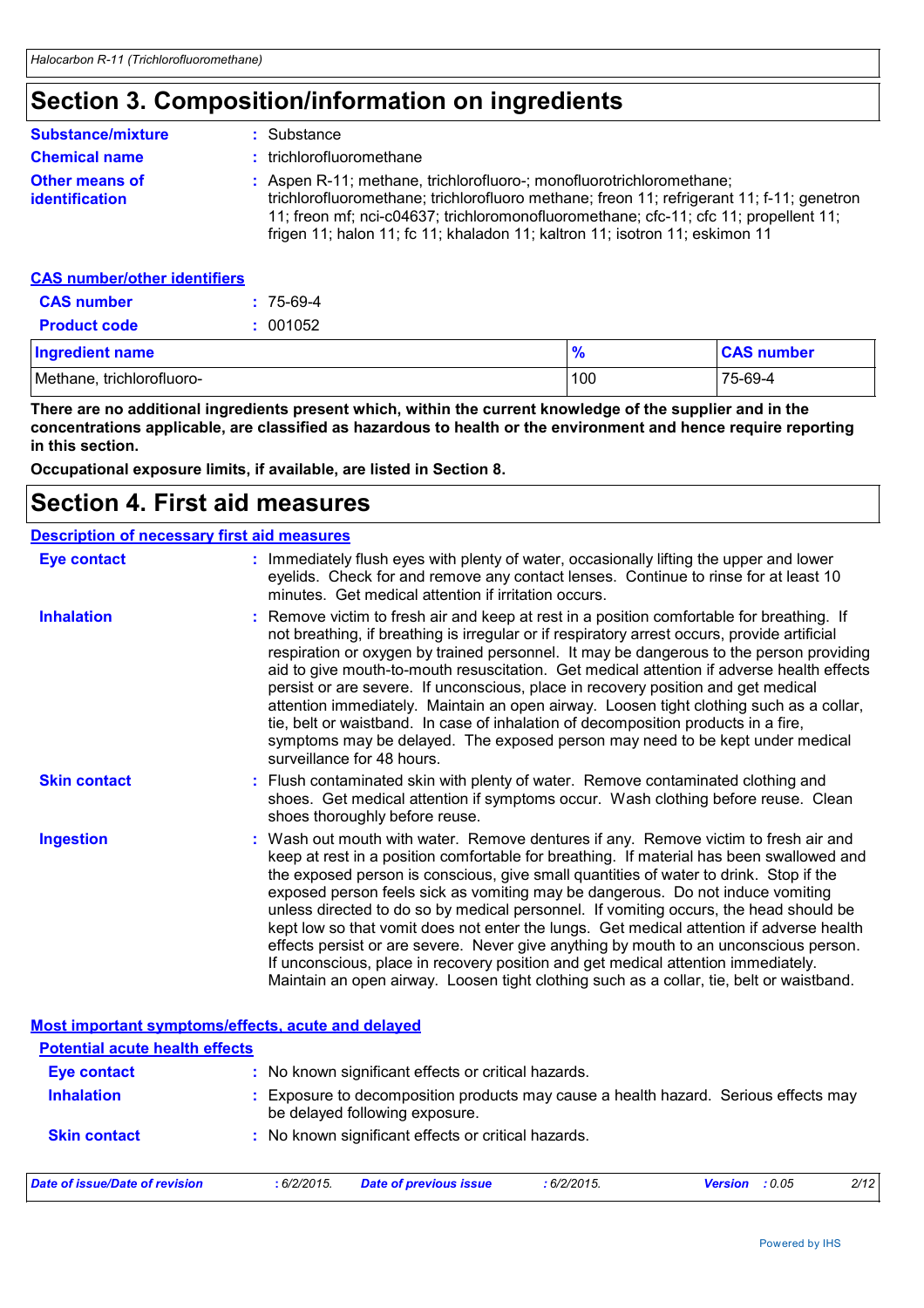### **Section 4. First aid measures**

| OGGHUN 7. LII 31 AIU MGASULGS       |                                                                                                                                                                               |
|-------------------------------------|-------------------------------------------------------------------------------------------------------------------------------------------------------------------------------|
| <b>Frostbite</b>                    | : Try to warm up the frozen tissues and seek medical attention.                                                                                                               |
| <b>Ingestion</b>                    | : No known significant effects or critical hazards.                                                                                                                           |
| <b>Over-exposure signs/symptoms</b> |                                                                                                                                                                               |
| <b>Eye contact</b>                  | : No specific data.                                                                                                                                                           |
| <b>Inhalation</b>                   | : No specific data.                                                                                                                                                           |
| <b>Skin contact</b>                 | : No specific data.                                                                                                                                                           |
| <b>Ingestion</b>                    | : No specific data.                                                                                                                                                           |
|                                     | Indication of immediate medical attention and special treatment needed, if necessary                                                                                          |
| <b>Notes to physician</b>           | : In case of inhalation of decomposition products in a fire, symptoms may be delayed.<br>The exposed person may need to be kept under medical surveillance for 48 hours.      |
| <b>Specific treatments</b>          | : No specific treatment.                                                                                                                                                      |
| <b>Protection of first-aiders</b>   | : No action shall be taken involving any personal risk or without suitable training. It may<br>be dangerous to the person providing aid to give mouth-to-mouth resuscitation. |
|                                     |                                                                                                                                                                               |

#### **See toxicological information (Section 11)**

### **Section 5. Fire-fighting measures**

| <b>Extinguishing media</b>                               |                                                                                                                                                                                                     |
|----------------------------------------------------------|-----------------------------------------------------------------------------------------------------------------------------------------------------------------------------------------------------|
| <b>Suitable extinguishing</b><br>media                   | : Use an extinguishing agent suitable for the surrounding fire.                                                                                                                                     |
| <b>Unsuitable extinguishing</b><br>media                 | : None known.                                                                                                                                                                                       |
| <b>Specific hazards arising</b><br>from the chemical     | : In a fire or if heated, a pressure increase will occur and the container may burst.                                                                                                               |
| <b>Hazardous thermal</b><br>decomposition products       | Decomposition products may include the following materials:<br>carbon dioxide<br>carbon monoxide<br>halogenated compounds<br>carbonyl halides                                                       |
| <b>Special protective actions</b><br>for fire-fighters   | : Promptly isolate the scene by removing all persons from the vicinity of the incident if<br>there is a fire. No action shall be taken involving any personal risk or without suitable<br>training. |
| <b>Special protective</b><br>equipment for fire-fighters | : Fire-fighters should wear appropriate protective equipment and self-contained breathing<br>apparatus (SCBA) with a full face-piece operated in positive pressure mode.                            |

# **Section 6. Accidental release measures**

|                                | Personal precautions, protective equipment and emergency procedures                                                                                                                                                                                                                                                                                                                                              |
|--------------------------------|------------------------------------------------------------------------------------------------------------------------------------------------------------------------------------------------------------------------------------------------------------------------------------------------------------------------------------------------------------------------------------------------------------------|
| For non-emergency<br>personnel | : No action shall be taken involving any personal risk or without suitable training.<br>Evacuate surrounding areas. Keep unnecessary and unprotected personnel from<br>entering. Do not touch or walk through spilled material. Avoid breathing vapor or mist.<br>Provide adequate ventilation. Wear appropriate respirator when ventilation is<br>inadequate. Put on appropriate personal protective equipment. |
| For emergency responders :     | If specialised clothing is required to deal with the spillage, take note of any information<br>in Section 8 on suitable and unsuitable materials. See also the information in "For non-<br>emergency personnel".                                                                                                                                                                                                 |

| Date of issue/Date of revision | : 6/2/2015. | <b>Date of previous issue</b> | $6/2/2015$ . | Version : 0.05 | 3/12 |
|--------------------------------|-------------|-------------------------------|--------------|----------------|------|
|                                |             |                               |              |                |      |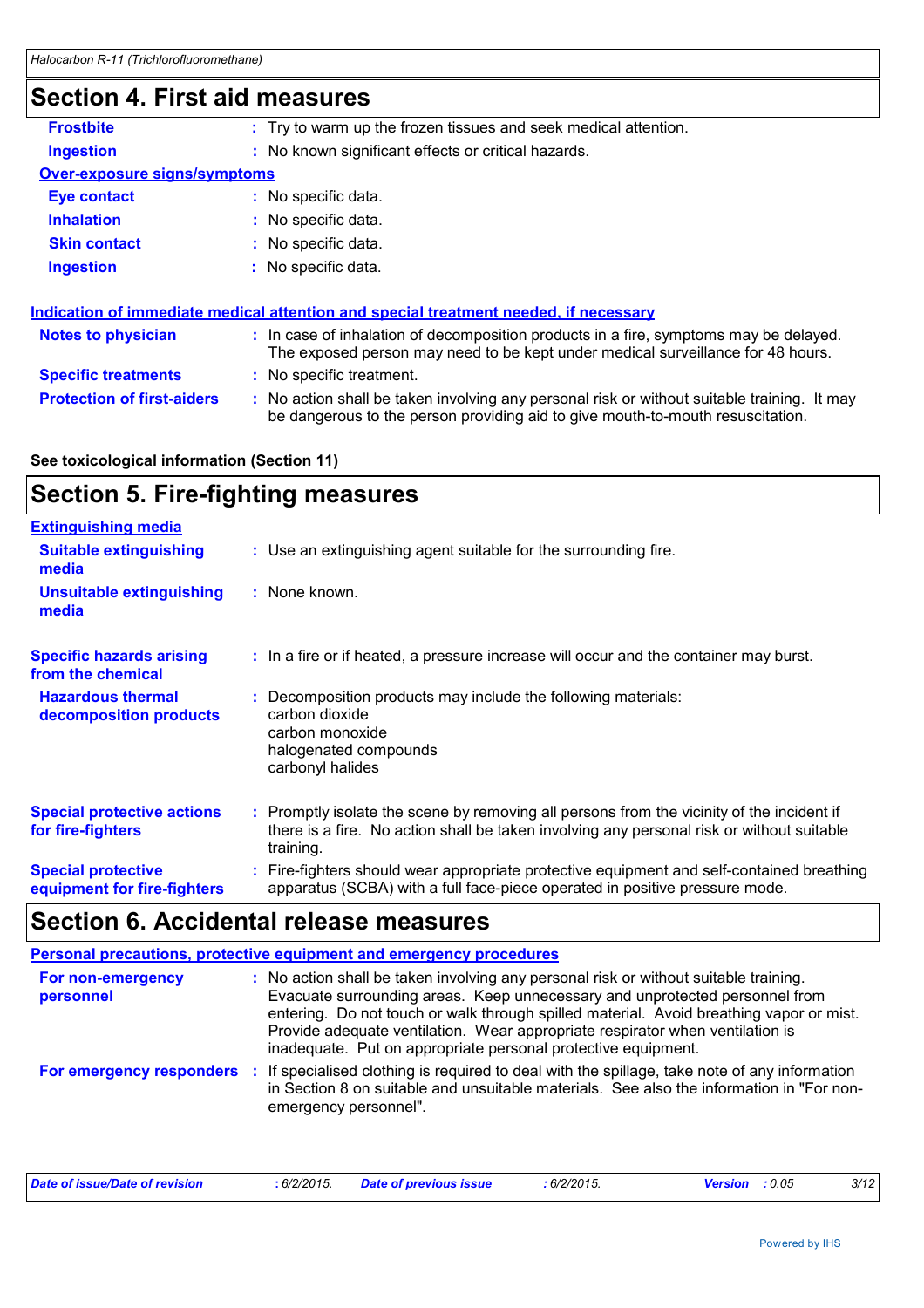### **Section 6. Accidental release measures**

**Environmental precautions :** Avoid dispersal of spilled material and runoff and contact with soil, waterways, drains and sewers. Inform the relevant authorities if the product has caused environmental pollution (sewers, waterways, soil or air). May be harmful to the environment if released in large quantities.

#### **Methods and materials for containment and cleaning up**

- Stop leak if without risk. Move containers from spill area. Dilute with water and mop up if water-soluble. Alternatively, or if water-insoluble, absorb with an inert dry material and place in an appropriate waste disposal container. Dispose of via a licensed waste disposal contractor. **Small spill :**
- Stop leak if without risk. Move containers from spill area. Approach release from upwind. Prevent entry into sewers, water courses, basements or confined areas. Wash spillages into an effluent treatment plant or proceed as follows. Contain and collect spillage with non-combustible, absorbent material e.g. sand, earth, vermiculite or diatomaceous earth and place in container for disposal according to local regulations (see Section 13). Dispose of via a licensed waste disposal contractor. Contaminated absorbent material may pose the same hazard as the spilled product. Note: see Section 1 for emergency contact information and Section 13 for waste disposal. **Large spill :**

### **Section 7. Handling and storage**

| <b>Precautions for safe handling</b>                                             |                                                                                                                                                                                                                                                                                                                                                                                                                                                                                                               |
|----------------------------------------------------------------------------------|---------------------------------------------------------------------------------------------------------------------------------------------------------------------------------------------------------------------------------------------------------------------------------------------------------------------------------------------------------------------------------------------------------------------------------------------------------------------------------------------------------------|
| <b>Protective measures</b>                                                       | : Put on appropriate personal protective equipment (see Section 8). Do not ingest. Avoid<br>contact with eyes, skin and clothing. Avoid breathing vapor or mist. Avoid release to<br>the environment. Refer to special instructions/safety data sheet. Keep in the original<br>container or an approved alternative made from a compatible material, kept tightly<br>closed when not in use. Empty containers retain product residue and can be hazardous.<br>Do not reuse container.                         |
| <b>Advice on general</b><br>occupational hygiene                                 | : Eating, drinking and smoking should be prohibited in areas where this material is<br>handled, stored and processed. Workers should wash hands and face before eating,<br>drinking and smoking. Remove contaminated clothing and protective equipment before<br>entering eating areas. See also Section 8 for additional information on hygiene<br>measures.                                                                                                                                                 |
| <b>Conditions for safe storage,</b><br>including any<br><b>incompatibilities</b> | : Store in accordance with local regulations. Store in original container protected from<br>direct sunlight in a dry, cool and well-ventilated area, away from incompatible materials<br>(see Section 10) and food and drink. Keep container tightly closed and sealed until<br>ready for use. Containers that have been opened must be carefully resealed and kept<br>upright to prevent leakage. Do not store in unlabeled containers. Use appropriate<br>containment to avoid environmental contamination. |

### **Section 8. Exposure controls/personal protection**

#### **Control parameters**

**Occupational exposure limits**

| <b>Ingredient name</b>                | <b>Exposure limits</b> |                               |                                                                                                                                                                  |                                                                                                                                                                |      |
|---------------------------------------|------------------------|-------------------------------|------------------------------------------------------------------------------------------------------------------------------------------------------------------|----------------------------------------------------------------------------------------------------------------------------------------------------------------|------|
| Methane, trichlorofluoro-             |                        |                               | $C: 5620$ mg/m <sup>3</sup><br>$C: 1000$ ppm<br>CEIL: 5600 mg/m <sup>3</sup><br>CEIL: 1000 ppm<br>TWA: 5600 mg/m <sup>3</sup> 8 hours.<br>TWA: 1000 ppm 8 hours. | <b>ACGIH TLV (United States, 3/2012).</b><br>NIOSH REL (United States, 1/2013).<br>OSHA PEL (United States, 6/2010).<br>OSHA PEL 1989 (United States, 3/1989). |      |
| <b>Date of issue/Date of revision</b> | :6/2/2015.             | <b>Date of previous issue</b> | :6/2/2015                                                                                                                                                        | <b>Version</b> : $0.05$                                                                                                                                        | 4/12 |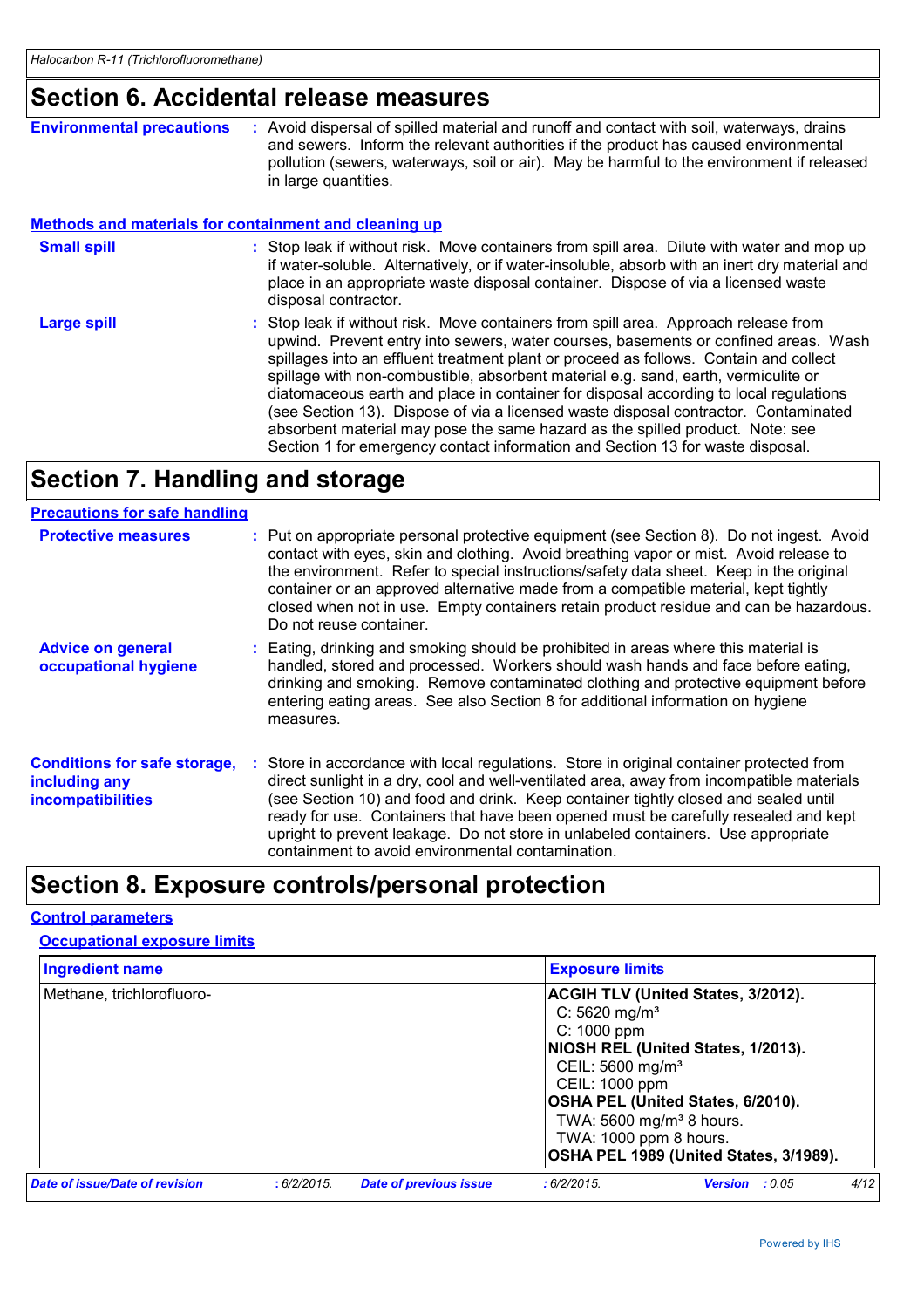### **Section 8. Exposure controls/personal protection**

 CEIL: 5600 mg/m³ CEIL: 1000 ppm

| : Good general ventilation should be sufficient to control worker exposure to airborne<br>contaminants.                                                                                                                                                                                                                                                                                                                                                                                                                                                                                                                |
|------------------------------------------------------------------------------------------------------------------------------------------------------------------------------------------------------------------------------------------------------------------------------------------------------------------------------------------------------------------------------------------------------------------------------------------------------------------------------------------------------------------------------------------------------------------------------------------------------------------------|
|                                                                                                                                                                                                                                                                                                                                                                                                                                                                                                                                                                                                                        |
| : Emissions from ventilation or work process equipment should be checked to ensure<br>they comply with the requirements of environmental protection legislation. In some<br>cases, fume scrubbers, filters or engineering modifications to the process equipment<br>will be necessary to reduce emissions to acceptable levels.                                                                                                                                                                                                                                                                                        |
|                                                                                                                                                                                                                                                                                                                                                                                                                                                                                                                                                                                                                        |
| : Wash hands, forearms and face thoroughly after handling chemical products, before<br>eating, smoking and using the lavatory and at the end of the working period.<br>Appropriate techniques should be used to remove potentially contaminated clothing.<br>Wash contaminated clothing before reusing. Ensure that eyewash stations and safety<br>showers are close to the workstation location.                                                                                                                                                                                                                      |
| Safety eyewear complying with an approved standard should be used when a risk<br>assessment indicates this is necessary to avoid exposure to liquid splashes, mists,<br>gases or dusts. If contact is possible, the following protection should be worn, unless<br>the assessment indicates a higher degree of protection: safety glasses with side-<br>shields.                                                                                                                                                                                                                                                       |
|                                                                                                                                                                                                                                                                                                                                                                                                                                                                                                                                                                                                                        |
| : Chemical-resistant, impervious gloves complying with an approved standard should be<br>worn at all times when handling chemical products if a risk assessment indicates this is<br>necessary. Considering the parameters specified by the glove manufacturer, check<br>during use that the gloves are still retaining their protective properties. It should be<br>noted that the time to breakthrough for any glove material may be different for different<br>glove manufacturers. In the case of mixtures, consisting of several substances, the<br>protection time of the gloves cannot be accurately estimated. |
| : Personal protective equipment for the body should be selected based on the task being<br>performed and the risks involved and should be approved by a specialist before<br>handling this product.                                                                                                                                                                                                                                                                                                                                                                                                                    |
| : Appropriate footwear and any additional skin protection measures should be selected<br>based on the task being performed and the risks involved and should be approved by a<br>specialist before handling this product.                                                                                                                                                                                                                                                                                                                                                                                              |
| : Use a properly fitted, air-purifying or air-fed respirator complying with an approved<br>standard if a risk assessment indicates this is necessary. Respirator selection must be<br>based on known or anticipated exposure levels, the hazards of the product and the safe<br>working limits of the selected respirator.                                                                                                                                                                                                                                                                                             |
| <b>Individual protection measures</b>                                                                                                                                                                                                                                                                                                                                                                                                                                                                                                                                                                                  |

# **Section 9. Physical and chemical properties**

| <b>Appearance</b>                 |                                                                                                            |
|-----------------------------------|------------------------------------------------------------------------------------------------------------|
| <b>Physical state</b>             | : Liquid. [COLORLESS LIQUID OR GAS WITH A CHLORINATED SOLVENT ODOR<br>WHICH IS DETECTABLE >20 % BY VOLUME] |
| <b>Color</b>                      | : Colorless.                                                                                               |
| <b>Molecular weight</b>           | $: 137.36$ g/mole                                                                                          |
| <b>Molecular formula</b>          | $\therefore$ C-Cl3-F                                                                                       |
| <b>Boiling/condensation point</b> | : $23.7^{\circ}$ C (74.7 $^{\circ}$ F)                                                                     |
| <b>Melting/freezing point</b>     | : $-111^{\circ}$ C ( $-167.8^{\circ}$ F)                                                                   |
| <b>Critical temperature</b>       | : $198^{\circ}$ C (388.4 $^{\circ}$ F)                                                                     |
|                                   |                                                                                                            |
|                                   |                                                                                                            |

*Date of issue/Date of revision* **:** *6/2/2015. Date of previous issue : 6/2/2015. Version : 0.05 5/12*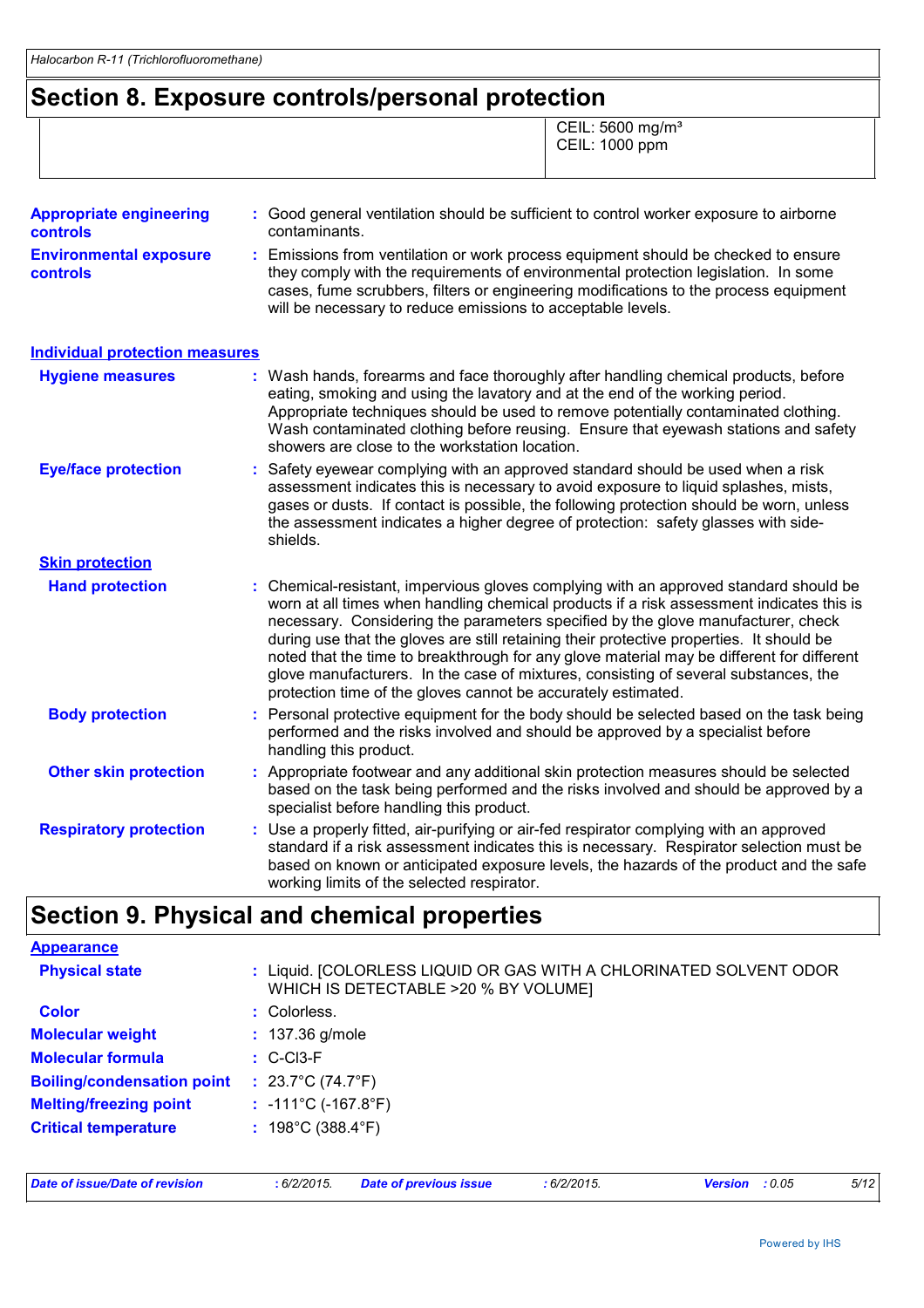# **Section 9. Physical and chemical properties**

| Odor                                                   | : Characteristic.                      |
|--------------------------------------------------------|----------------------------------------|
| <b>Odor threshold</b>                                  | Not available.                         |
| pH                                                     | : Not available.                       |
| <b>Flash point</b>                                     | [Product does not sustain combustion.] |
| <b>Burning time</b>                                    | : Not applicable.                      |
| <b>Burning rate</b>                                    | : Not applicable.                      |
| <b>Evaporation rate</b>                                | $: 19.4$ (butyl acetate = 1)           |
| <b>Flammability (solid, gas)</b>                       | : Not available.                       |
| <b>Lower and upper explosive</b><br>(flammable) limits | : Not available.                       |
| <b>Vapor pressure</b>                                  | : @ 70°F (21.1°C) 12.3 psia (85 kPa)   |
| <b>Vapor density</b>                                   | : $4.7$ (Air = 1)                      |
| Specific Volume (ft 3/lb)                              | : 2.5907                               |
| <b>Gas Density (Ib/ft 3)</b>                           | : 0.386                                |
| <b>Relative density</b>                                | : 1.49                                 |
| <b>Solubility</b>                                      | : Not available.                       |
| <b>Solubility in water</b>                             | $: 1$ g/l                              |
| <b>Partition coefficient: n-</b><br>octanol/water      | : 2.53                                 |
| <b>Auto-ignition temperature</b>                       | : Not available.                       |
| <b>Decomposition temperature</b>                       | : Not available.                       |
| <b>SADT</b>                                            | : Not available.                       |
| <b>Viscosity</b>                                       | : Not available.                       |
|                                                        |                                        |

# **Section 10. Stability and reactivity**

| <b>Reactivity</b>                                        | : No specific test data related to reactivity available for this product or its ingredients.              |
|----------------------------------------------------------|-----------------------------------------------------------------------------------------------------------|
| <b>Chemical stability</b>                                | : The product is stable.                                                                                  |
| <b>Possibility of hazardous</b><br><b>reactions</b>      | : Under normal conditions of storage and use, hazardous reactions will not occur.                         |
| <b>Conditions to avoid</b>                               | : No specific data.                                                                                       |
| <b>Incompatibility with various</b><br><b>substances</b> | : Highly reactive or incompatible with the following materials: organic materials and acids.              |
| <b>Hazardous decomposition</b><br>products               | : Under normal conditions of storage and use, hazardous decomposition products should<br>not be produced. |
| <b>Conditions of instability</b>                         | : Under normal conditions of storage and use, hazardous polymerization will not occur.                    |
| <b>Hazardous polymerization</b>                          | : Under normal conditions of storage and use, hazardous polymerization will not occur.                    |

| Date of issue/Date of revision | 6/2/2015 | <b>Date of previous issue</b> | $6/2/2015$ . | <b>Version</b> | : 0.05 | 6/12 |
|--------------------------------|----------|-------------------------------|--------------|----------------|--------|------|
|                                |          |                               |              |                |        |      |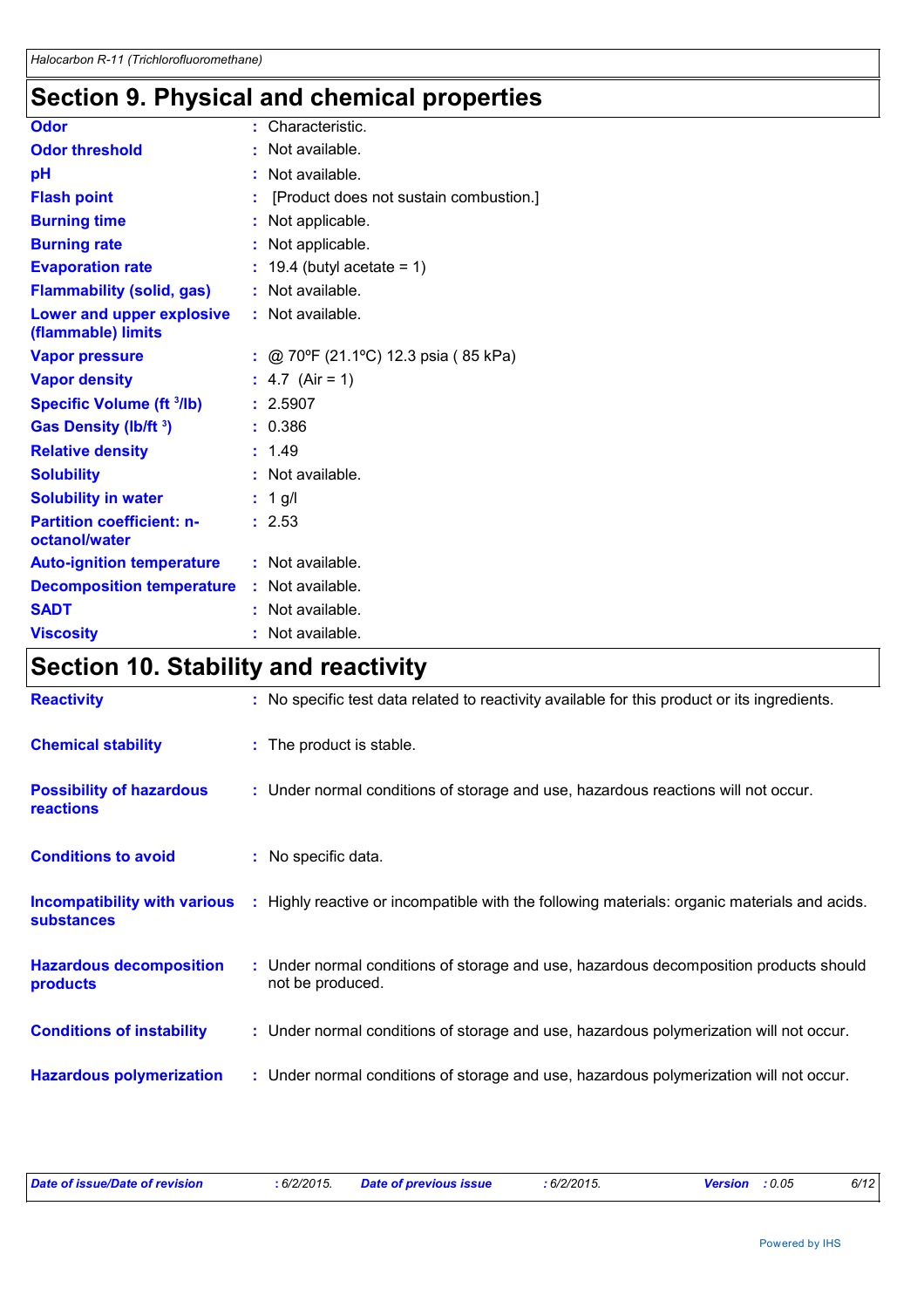# **Section 11. Toxicological information**

#### **Information on toxicological effects**

#### **Acute toxicity**

| <b>Product/ingredient name</b> | <b>Result</b>         | <b>Species</b> | <b>Dose</b> | <b>Exposure</b> |
|--------------------------------|-----------------------|----------------|-------------|-----------------|
| Methane, trichlorofluoro-      | ILC50 Inhalation Gas. | Rat            | 104800 ppm  | hours           |

### **Irritation/Corrosion**

Not available.

#### **Sensitization**

Not available.

#### **Mutagenicity**

Not available.

#### **Carcinogenicity**

Not available.

#### **Reproductive toxicity**

Not available.

#### **Teratogenicity**

Not available.

#### **Specific target organ toxicity (single exposure)**

Not available.

### **Specific target organ toxicity (repeated exposure)**

Not available.

#### **Aspiration hazard**

| Not available                                                       |                                                                                                                                                   |
|---------------------------------------------------------------------|---------------------------------------------------------------------------------------------------------------------------------------------------|
| Information on the likely<br>routes of exposure                     | : Not available.                                                                                                                                  |
| <b>Potential acute health effects</b>                               |                                                                                                                                                   |
| <b>Eye contact</b>                                                  | : No known significant effects or critical hazards.                                                                                               |
| <b>Inhalation</b>                                                   | Exposure to decomposition products may cause a health hazard. Serious effects may<br>be delayed following exposure.                               |
| <b>Skin contact</b>                                                 | : No known significant effects or critical hazards.                                                                                               |
| <b>Ingestion</b>                                                    | : No known significant effects or critical hazards.                                                                                               |
| <b>Eye contact</b><br><b>Inhalation</b><br><b>Skin contact</b>      | Symptoms related to the physical, chemical and toxicological characteristics<br>: No specific data.<br>: No specific data.<br>: No specific data. |
| <b>Ingestion</b>                                                    | : No specific data.                                                                                                                               |
|                                                                     | Delayed and immediate effects and also chronic effects from short and long term exposure                                                          |
| <b>Short term exposure</b><br><b>Potential immediate</b><br>effects | $:$ Not available.                                                                                                                                |
| <b>Date of issue/Date of revision</b>                               | 7/12<br>: 6/2/2015.<br><b>Date of previous issue</b><br>: 6/2/2015.<br><b>Version</b><br>: 0.05                                                   |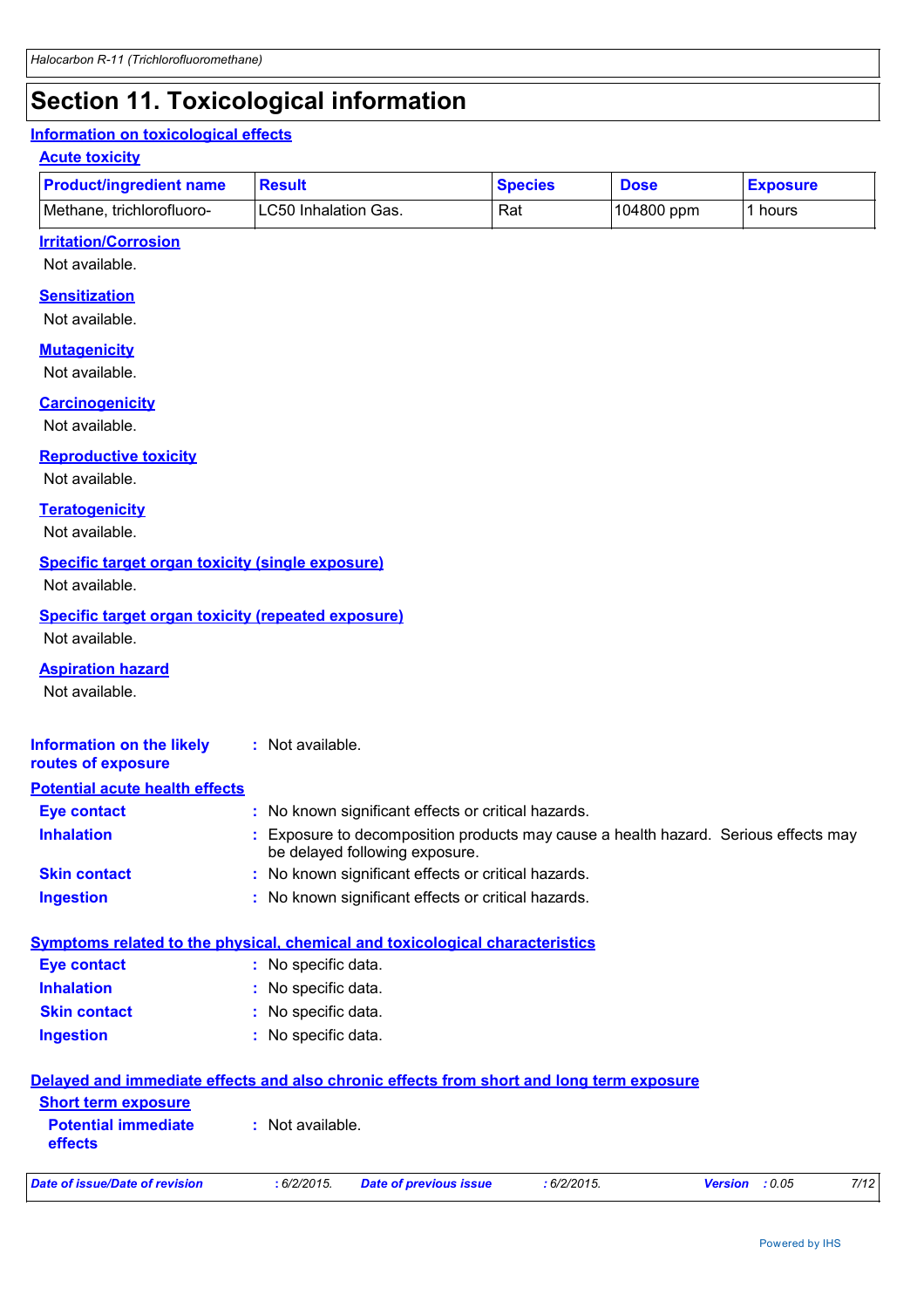# **Section 11. Toxicological information**

| <b>Potential delayed effects</b>                  | : Not available.                                    |  |
|---------------------------------------------------|-----------------------------------------------------|--|
| Long term exposure                                |                                                     |  |
| <b>Potential immediate</b><br>effects             | : Not available.                                    |  |
| <b>Potential delayed effects : Not available.</b> |                                                     |  |
| <b>Potential chronic health effects</b>           |                                                     |  |
| Not available.                                    |                                                     |  |
| <b>General</b>                                    | : No known significant effects or critical hazards. |  |
| <b>Carcinogenicity</b>                            | : No known significant effects or critical hazards. |  |
| <b>Mutagenicity</b>                               | : No known significant effects or critical hazards. |  |
| <b>Teratogenicity</b>                             | : No known significant effects or critical hazards. |  |
| <b>Developmental effects</b>                      | : No known significant effects or critical hazards. |  |
| <b>Fertility effects</b>                          | : No known significant effects or critical hazards. |  |
|                                                   |                                                     |  |

#### **Numerical measures of toxicity**

**Acute toxicity estimates**

Not available.

# **Section 12. Ecological information**

#### **Toxicity**

Not available.

#### **Persistence and degradability**

Not available.

#### **Bioaccumulative potential**

| <b>Product/ingredient name</b> | <b>LogP</b> <sub>ow</sub> | <b>BCF</b> | <b>Potential</b> |
|--------------------------------|---------------------------|------------|------------------|
| Methane, trichlorofluoro-      | 2.53                      |            | low              |

#### **Mobility in soil**

**Soil/water partition coefficient (KOC) :** Not available.

#### **Other adverse effects :** No known significant effects or critical hazards.

# **Section 13. Disposal considerations**

The generation of waste should be avoided or minimized wherever possible. Disposal of this product, solutions and any by-products should at all times comply with the requirements of environmental protection and waste disposal legislation and any regional local authority requirements. Dispose of surplus and non-recyclable products via a licensed waste disposal contractor. Waste should not be disposed of untreated to the sewer unless fully compliant with the requirements of all authorities with jurisdiction. Waste packaging should be recycled. Incineration or landfill should only be considered when recycling is not feasible. This material and its container must be disposed of in a **Disposal methods :**

| Date of issue/Date of revision | .6/2/2015. | <b>Date of previous issue</b> | $6/2/2015$ . | <b>Version</b> : 0.05 | 8/12 |
|--------------------------------|------------|-------------------------------|--------------|-----------------------|------|
|--------------------------------|------------|-------------------------------|--------------|-----------------------|------|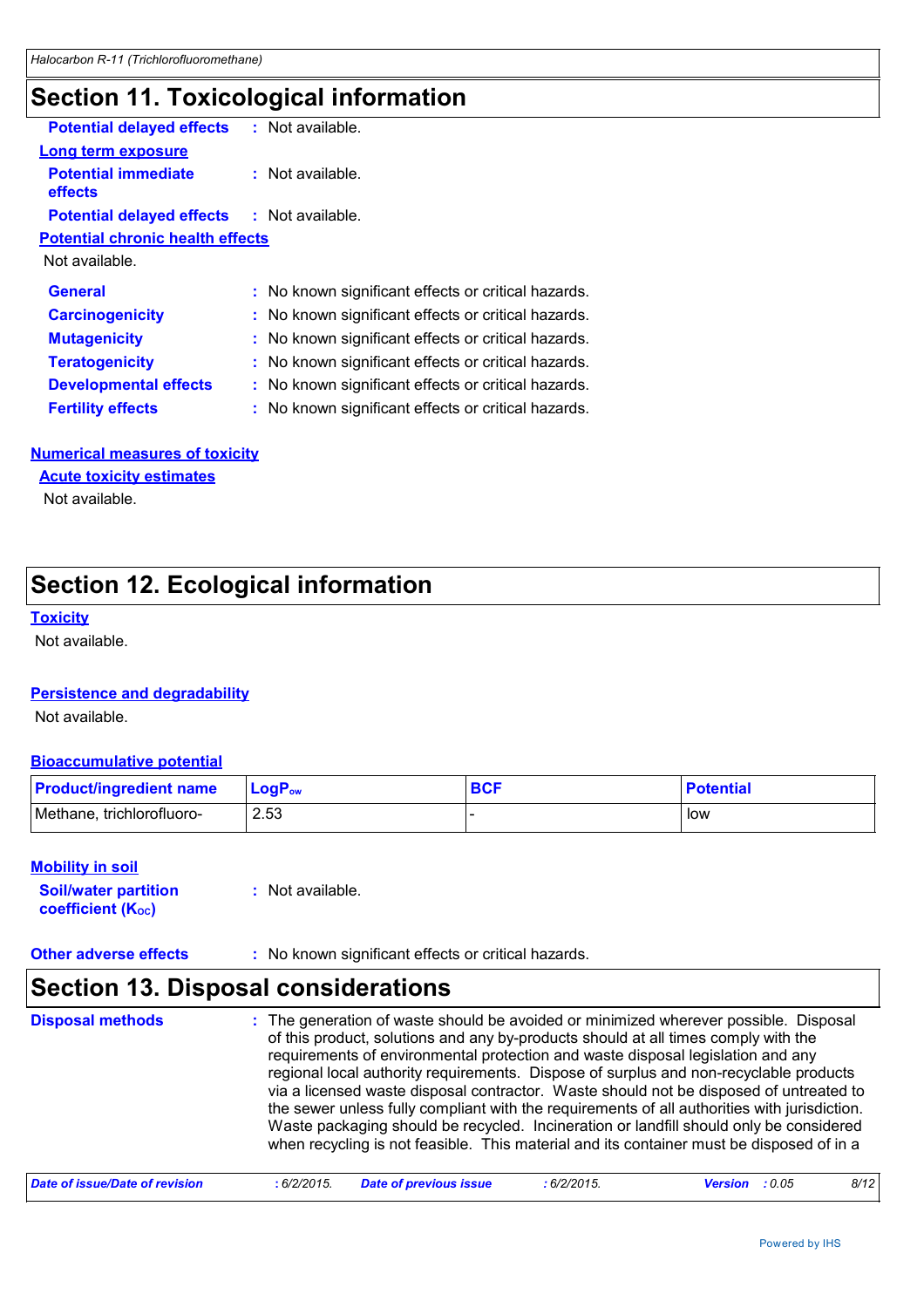### **Section 13. Disposal considerations**

safe way. Care should be taken when handling emptied containers that have not been cleaned or rinsed out. Empty containers or liners may retain some product residues. Avoid dispersal of spilled material and runoff and contact with soil, waterways, drains and sewers.

#### **United States - RCRA Toxic hazardous waste "U" List**

| Ingredient                                            | CAS#    | <b>Status</b> | <b>Reference</b><br><u>Inumber</u> |
|-------------------------------------------------------|---------|---------------|------------------------------------|
| Trichloromonofluoromethane; Methane, trichlorofluoro- | 75-69-4 | ∟isted        | U121                               |

### **Section 14. Transport information**

|                                         | <b>DOT</b>                                                                                                                                                                                                                                                                                                                   | <b>TDG</b>                                                       | <b>Mexico</b>  | <b>IMDG</b>    | <b>IATA</b>    |
|-----------------------------------------|------------------------------------------------------------------------------------------------------------------------------------------------------------------------------------------------------------------------------------------------------------------------------------------------------------------------------|------------------------------------------------------------------|----------------|----------------|----------------|
| <b>UN number</b>                        | Not regulated.                                                                                                                                                                                                                                                                                                               | Not regulated.                                                   | Not regulated. | Not regulated. | Not regulated. |
| <b>UN proper</b><br>shipping name       |                                                                                                                                                                                                                                                                                                                              |                                                                  |                |                |                |
| <b>Transport</b><br>hazard class(es)    |                                                                                                                                                                                                                                                                                                                              |                                                                  |                |                |                |
| <b>Packing group</b>                    |                                                                                                                                                                                                                                                                                                                              |                                                                  | $\blacksquare$ |                |                |
| <b>Environment</b>                      | No.                                                                                                                                                                                                                                                                                                                          | No.                                                              | No.            | No.            | No.            |
| <b>Additional</b><br><b>information</b> | <b>Reportable quantity</b><br>5000 lbs / 2270 kg<br>$[1553.6$ gal / 5880.8 L]<br>Package sizes shipped<br>in quantities less than<br>the product reportable<br>quantity are not subject<br>to the RQ (reportable<br>quantity) transportation<br>requirements.DOT<br>Class 9 (UN3082) if<br>package is 5000lbs or<br>greater. | <b>Explosive Limit and</b><br><b>Limited Quantity Index</b><br>5 |                |                |                |

**"Refer to CFR 49 (or authority having jurisdiction) to determine the information required for shipment of the product."** 

**Special precautions for user Transport within user's premises:** always transport in closed containers that are **:** upright and secure. Ensure that persons transporting the product know what to do in the event of an accident or spillage.

**Transport in bulk according :** Not available. **to Annex II of MARPOL 73/78 and the IBC Code**

| Date of issue/Date of revision | : 6/2/2015. | Date of previous issue | .6/2/2015 | : 0.05<br>Version | 9/12 |
|--------------------------------|-------------|------------------------|-----------|-------------------|------|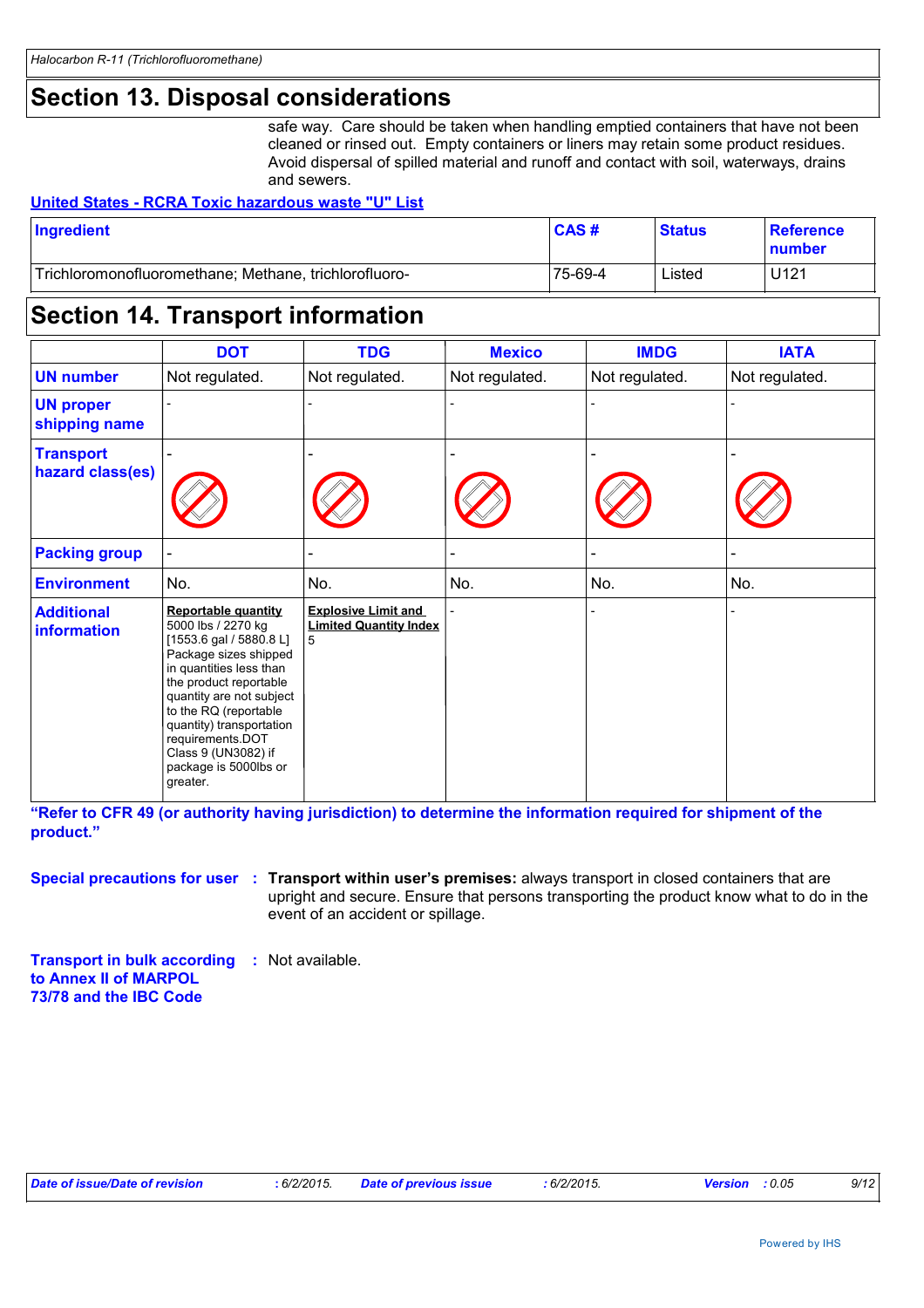# **Section 15. Regulatory information**

| <b>U.S. Federal regulations</b>                                                   | : TSCA 8(a) CDR Exempt/Partial exemption: Not determined                |
|-----------------------------------------------------------------------------------|-------------------------------------------------------------------------|
|                                                                                   | TSCA 12(b) annual export notification: trichlorofluoromethane           |
|                                                                                   | United States inventory (TSCA 8b): This material is listed or exempted. |
| <b>Clean Air Act Section 112</b><br>(b) Hazardous Air<br><b>Pollutants (HAPS)</b> | : Not listed                                                            |
| <b>Clean Air Act Section 602</b><br><b>Class I Substances</b>                     | : Listed                                                                |
| <b>Clean Air Act Section 602</b><br><b>Class II Substances</b>                    | : Not listed                                                            |
| <b>DEA List I Chemicals</b><br>(Precursor Chemicals)                              | : Not listed                                                            |
| <b>DEA List II Chemicals</b><br><b>(Essential Chemicals)</b>                      | : Not listed                                                            |
| <b>SARA 302/304</b>                                                               |                                                                         |
| <b>Composition/information on ingredients</b>                                     |                                                                         |
| No products were found.                                                           |                                                                         |
| <b>SARA 304 RQ</b>                                                                | : Not applicable.                                                       |
| <b>SARA 311/312</b>                                                               |                                                                         |
| <b>Classification</b>                                                             | : Not applicable.                                                       |
| <b>Composition/information on ingredients</b>                                     |                                                                         |
| No products were found.                                                           |                                                                         |

#### **SARA 313**

|                                           | <b>Product name</b>      | <b>CAS number</b> | $\frac{9}{6}$ |
|-------------------------------------------|--------------------------|-------------------|---------------|
| <b>Form R - Reporting</b><br>requirements | l trichlorofluoromethane | 75-69-4           | 100           |
| <b>Supplier notification</b>              | l trichlorofluoromethane | 75-69-4           | 100           |

SARA 313 notifications must not be detached from the SDS and any copying and redistribution of the SDS shall include copying and redistribution of the notice attached to copies of the SDS subsequently redistributed.

| <b>State regulations</b>         |                                                                                                                                                                                                                                                                                                                                                                                                                                                                                                                                  |
|----------------------------------|----------------------------------------------------------------------------------------------------------------------------------------------------------------------------------------------------------------------------------------------------------------------------------------------------------------------------------------------------------------------------------------------------------------------------------------------------------------------------------------------------------------------------------|
| <b>Massachusetts</b>             | $:$ This material is listed.                                                                                                                                                                                                                                                                                                                                                                                                                                                                                                     |
| <b>New York</b>                  | $:$ This material is listed.                                                                                                                                                                                                                                                                                                                                                                                                                                                                                                     |
| <b>New Jersey</b>                | $:$ This material is listed.                                                                                                                                                                                                                                                                                                                                                                                                                                                                                                     |
| <b>Pennsylvania</b>              | : This material is listed.                                                                                                                                                                                                                                                                                                                                                                                                                                                                                                       |
| <b>Canada inventory</b>          | : This material is listed or exempted.                                                                                                                                                                                                                                                                                                                                                                                                                                                                                           |
| <b>International regulations</b> |                                                                                                                                                                                                                                                                                                                                                                                                                                                                                                                                  |
| <b>International lists</b>       | : Australia inventory (AICS): This material is listed or exempted.<br><b>China inventory (IECSC):</b> This material is listed or exempted.<br>Japan inventory: This material is listed or exempted.<br>Korea inventory: This material is listed or exempted.<br>Malaysia Inventory (EHS Register): Not determined.<br>New Zealand Inventory of Chemicals (NZIoC): This material is listed or exempted.<br><b>Philippines inventory (PICCS):</b> This material is listed or exempted.<br>Taiwan inventory (CSNN): Not determined. |

| Date of issue/Date of revision<br>6/2/2015. |  | Date of previous issue | $6/2/2015$ .<br>Version | : 0.05 | 10/12 |
|---------------------------------------------|--|------------------------|-------------------------|--------|-------|
|---------------------------------------------|--|------------------------|-------------------------|--------|-------|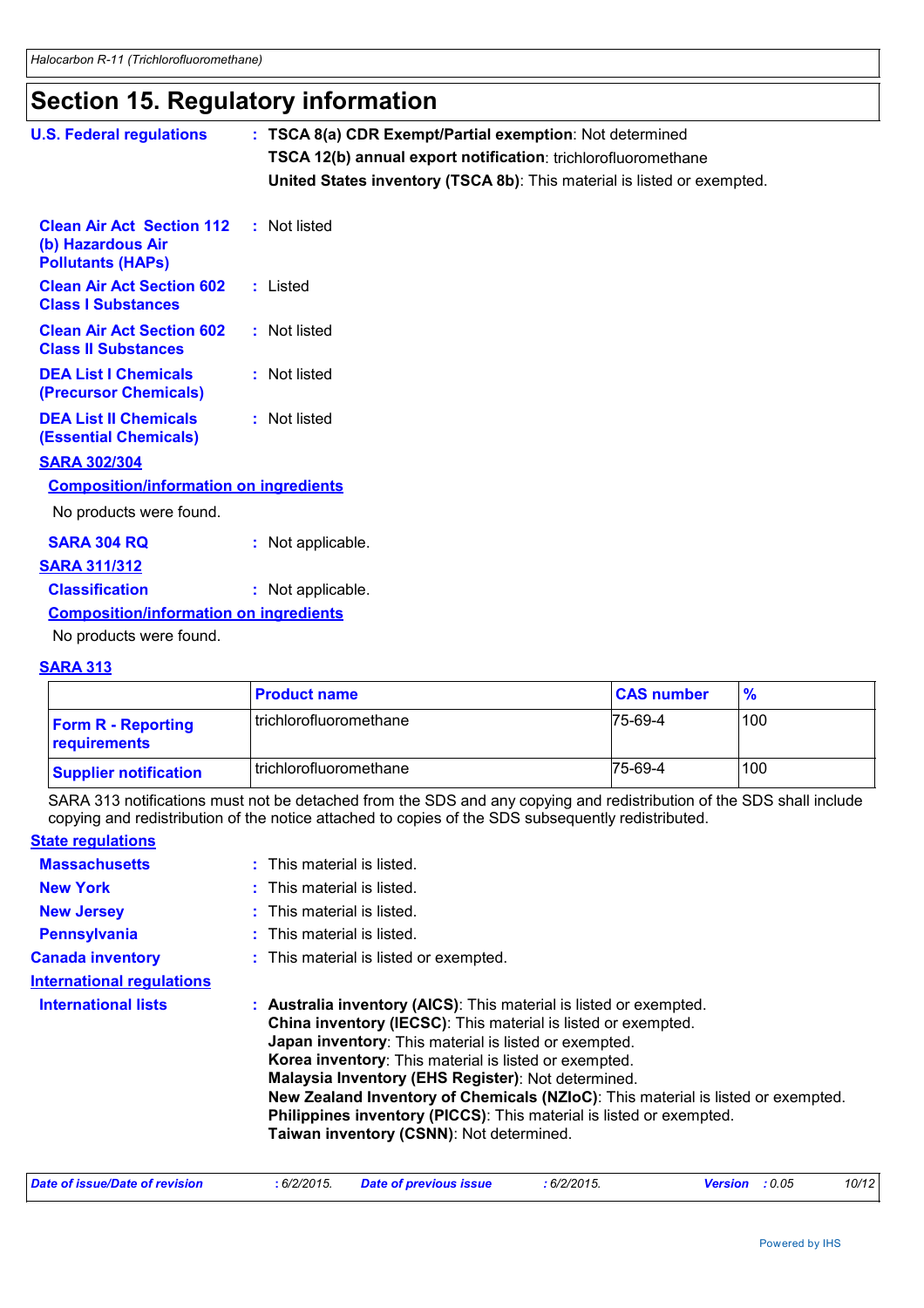# **Section 15. Regulatory information**

| <b>Chemical Weapons</b><br><b>Convention List Schedule</b><br><b>I</b> Chemicals   | : Not listed                                                                                                                                                                                                                                                                                                                                               |
|------------------------------------------------------------------------------------|------------------------------------------------------------------------------------------------------------------------------------------------------------------------------------------------------------------------------------------------------------------------------------------------------------------------------------------------------------|
| <b>Chemical Weapons</b><br><b>Convention List Schedule</b><br><b>Il Chemicals</b>  | : Not listed                                                                                                                                                                                                                                                                                                                                               |
| <b>Chemical Weapons</b><br><b>Convention List Schedule</b><br><b>III Chemicals</b> | : Not listed                                                                                                                                                                                                                                                                                                                                               |
| <b>Canada</b>                                                                      |                                                                                                                                                                                                                                                                                                                                                            |
| <b>WHMIS (Canada)</b>                                                              | : Not controlled under WHMIS (Canada).                                                                                                                                                                                                                                                                                                                     |
|                                                                                    | <b>CEPA Toxic substances:</b> This material is listed.<br>Canadian ARET: This material is not listed.<br><b>Canadian NPRI:</b> This material is listed.<br>Alberta Designated Substances: This material is not listed.<br><b>Ontario Designated Substances: This material is not listed.</b><br>Quebec Designated Substances: This material is not listed. |
|                                                                                    |                                                                                                                                                                                                                                                                                                                                                            |

### **Section 16. Other information**

**Canada Label requirements :** Not controlled under WHMIS (Canada).

**Hazardous Material Information System (U.S.A.)**



**Caution: HMIS® ratings are based on a 0-4 rating scale, with 0 representing minimal hazards or risks, and 4 representing significant hazards or risks Although HMIS® ratings are not required on SDSs under 29 CFR 1910. 1200, the preparer may choose to provide them. HMIS® ratings are to be used with a fully implemented HMIS® program. HMIS® is a registered mark of the National Paint & Coatings Association (NPCA). HMIS® materials may be purchased exclusively from J. J. Keller (800) 327-6868.**

**The customer is responsible for determining the PPE code for this material.**

**National Fire Protection Association (U.S.A.)**



**Reprinted with permission from NFPA 704-2001, Identification of the Hazards of Materials for Emergency Response Copyright ©1997, National Fire Protection Association, Quincy, MA 02269. This reprinted material is not the complete and official position of the National Fire Protection Association, on the referenced subject which is represented only by the standard in its entirety.**

**Copyright ©2001, National Fire Protection Association, Quincy, MA 02269. This warning system is intended to be interpreted and applied only by properly trained individuals to identify fire, health and reactivity hazards of chemicals. The user is referred to certain limited number of chemicals with recommended classifications in NFPA 49 and NFPA 325, which would be used as a guideline only. Whether the chemicals are classified by NFPA or not, anyone using the 704 systems to classify chemicals does so at their own risk.**

| <b>History</b>                 |            |                               |            |                       |       |
|--------------------------------|------------|-------------------------------|------------|-----------------------|-------|
| <b>Date of printing</b>        | 6/2/2015.  |                               |            |                       |       |
| Date of issue/Date of revision | :6/2/2015. | <b>Date of previous issue</b> | :6/2/2015. | <b>Version</b> : 0.05 | 11/12 |